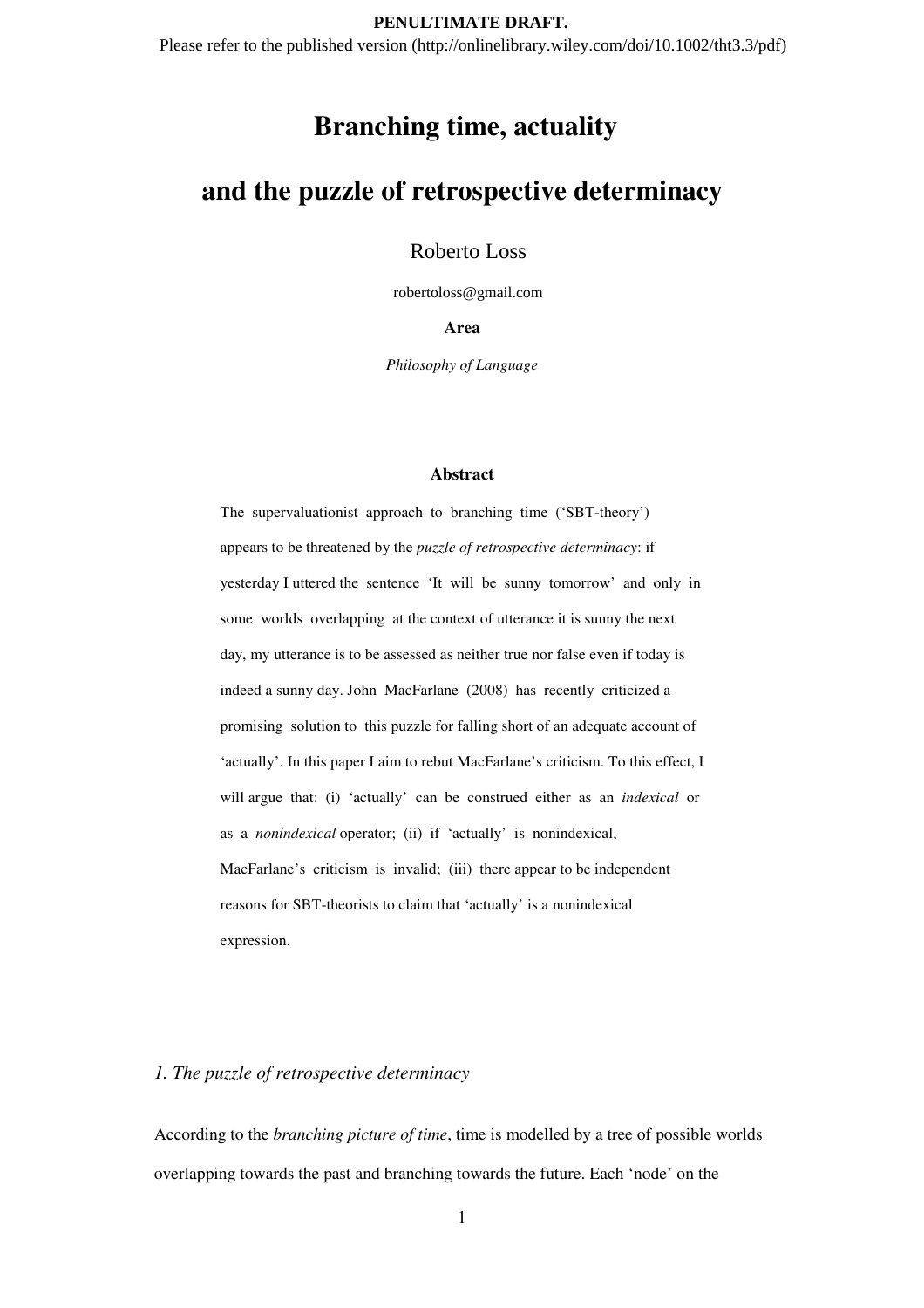branching tree of time has, thus, a unique past but many possible futures, none of which 'marked' as *the* way things will turn out to be. For simplicity's sake, let us take each node to be a possible *context of utterance*. Consider then a context *c*1, and suppose that the time of  $c_1$  is  $t_1$ . Suppose, furthermore, that: (i) the contexts  $c_2$  and  $c_3$  are the only two possible futures of  $c_1$  as to what might happen at  $t_2$ ; (ii) it is sunny at  $c_2$  and it is raining at  $c_3$ ; (iii) in  $c_1$  I utter the sentence:

(1) It will be sunny at  $t_2$ 

According to the *indeterminacy intuition* (MacFarlane 2003, 2008), the following claim is correct:

(2) The utterance  $u$  of (1) at  $c_1$  is neither true nor false

To vindicate this intuition, the branching theorist can resort to *supervaluationism*, 1 according to which

(3) A sentence S is *true* at a context *c* if, and only if, S is true at every point of evaluation  $\langle c, e \rangle$  such that *e* belongs to the set  $E(c)$  of circumstances of evaluation determined by *c*;

A sentence S is *false* at a context *c* if, and only if, S is false at every point of evaluation  $\langle c, e \rangle$  such that *e* belongs to the set  $E(c)$  of circumstances of evaluation determined by c;

otherwise S is *neither true nor false* at *c*;

where the notion of sentence-truth at a point of evaluation is defined as follows:

(4) A sentence S is true at a point of evaluation <*c*,*e*> where *c* is a context and *e* some circumstances of evaluation if, and only if, the proposition *p* expressed by S in *c* is true with respect to *e*

 $1$  See Thomason (1970).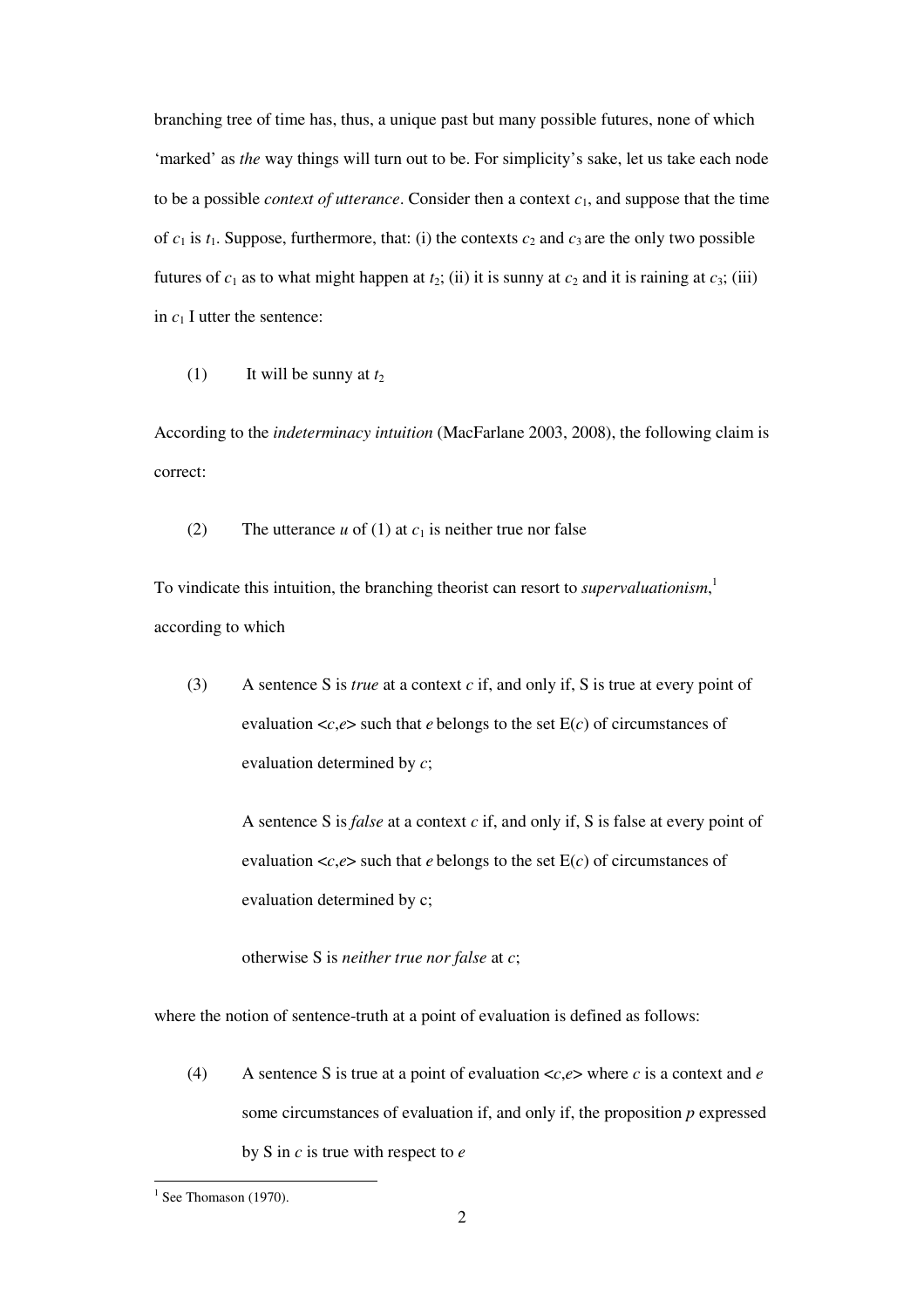(henceforth, I will use 'SBT-theorists' to refer to theorists endorsing both the branching picture of time and (3)). SBT-theorists can simply take circumstances of evaluation to be possible worlds and endorse, accordingly, the following instance of (3):

(5) A sentence S is *true* at a context *c* if, and only if, S is true with respect to every point of evaluation <*c*,*w*> such that *w* is a world overlapping at *c*;

A sentence S is *false* at a context *c* if, and only if, S is true with respect to every point of evaluation <*c*,*w*> such that *w* is a world overlapping at *c*;

otherwise S is *neither true nor false* at *c*;

Assuming, then, the highly intuitive principle according to which

(6) An utterance *u* is true if, and only if, the sentence S uttered by means of *u* is true at the context *c* in which *u* is uttered

SBT-theorists can, thus, rightly predict that—since only in some worlds overlapping at *c*<sup>1</sup> it is sunny at  $t_2$ —my utterance of (1) at  $c_1$  at is neither true nor false, thereby vindicating the indeterminacy intuition.

Our scenario also appears to elicit a second intuition: the *determinacy intuition* (MacFarlane 2003, 2008).<sup>2</sup> Suppose in fact, that we are placed in the sunny context  $c_2$  and that we look back at the utterance of  $(1)$  I produced in  $c_1$ . In this case, the following claim appears to be intuitively true:

(7) The utterance  $u$  of (1) at  $c_1$  was true

Given (5) and (6), however, the SBT-theorist cannot but conclude that my utterance was neither true nor false, contrary to what the determinacy intuition mandates.

 2 See MacFarlane (2003,2008).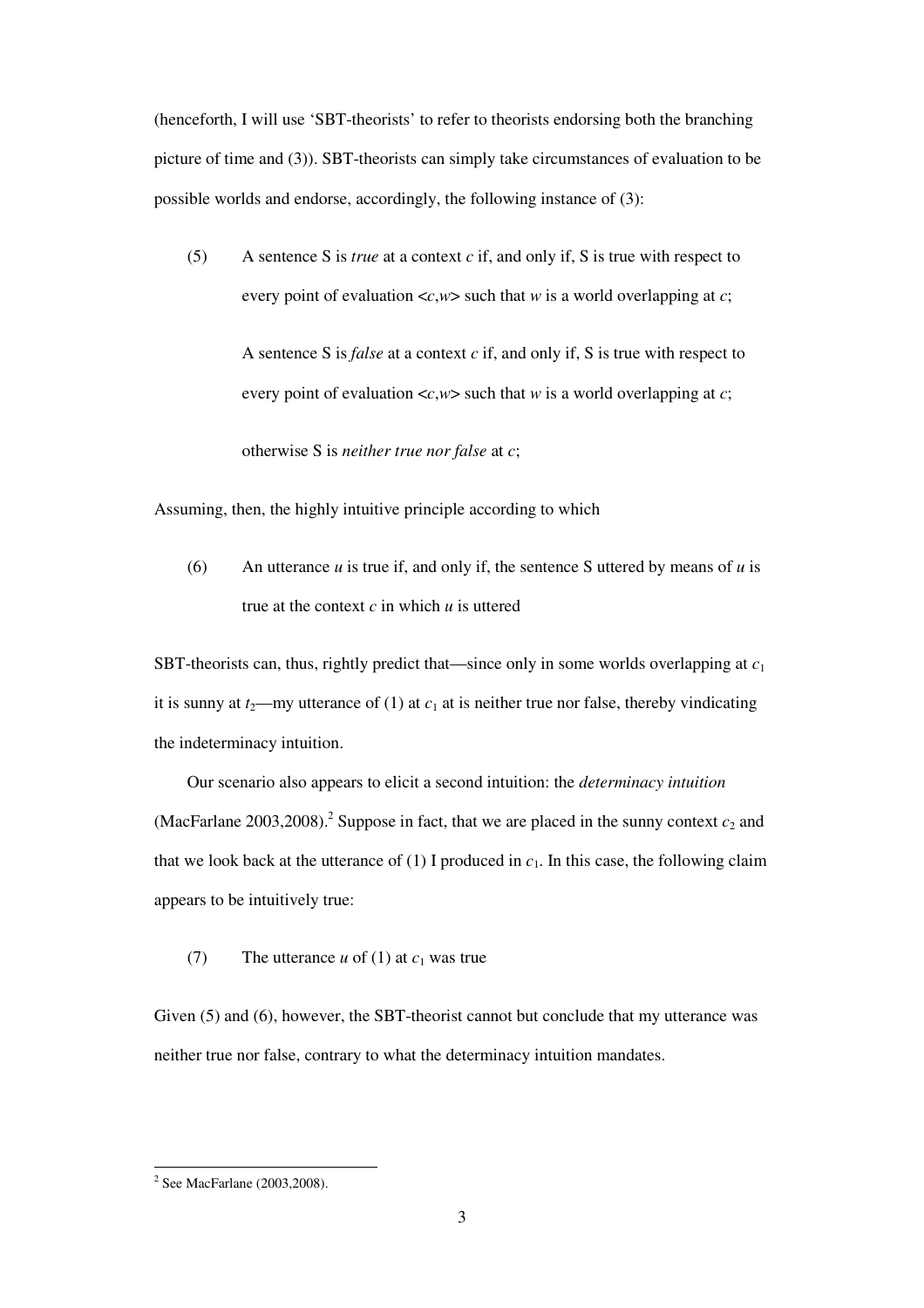I will call the tension between the SBT-theory and the determinacy intuition the *puzzle of retrospective determinacy*. 3

## *2. Retrospective determinacy and propositions*

MacFarlane (2008) has recently advanced a promising strategy for the solution of the puzzle of retrospective determinacy. It consists of two parts:

I. First, our intuitions do not seem, at a closer scrutiny, to be about the highly technical notion of 'utterance-truth'. Instead, they appear to be about 'what is said' by our utterances and assertions: a *proposition*. Therefore, (7) should be replaced with:

(8) *What I said yesterday* was true

II. Second, in statements like (8), 'true' occurs as a monadic predicate for propositions. Its semantics appear to be as simple and straightforward as:

(9) 'true' applies to *x* at a point of evaluation  $\langle c, w \rangle$  if, and only if, *x* is a proposition and *x* is true at *w*

Notice that (9) has two immediate consequences: (i) the absence of an argument place for a time in 'true' deprives its tensed uses of any semantic significance (so that the use of 'was true' instead of 'is true' is determined by grammatical reasons only); (ii) the following disquotational schema is valid:

(10)  $\forall x((x = \text{the proposition that } S) \supset (\text{true}(x) \equiv S))^4$ 

 $\overline{a}$ 3 See MacFarlane (2003,2008).

<sup>4</sup> See MacFarlane (2008).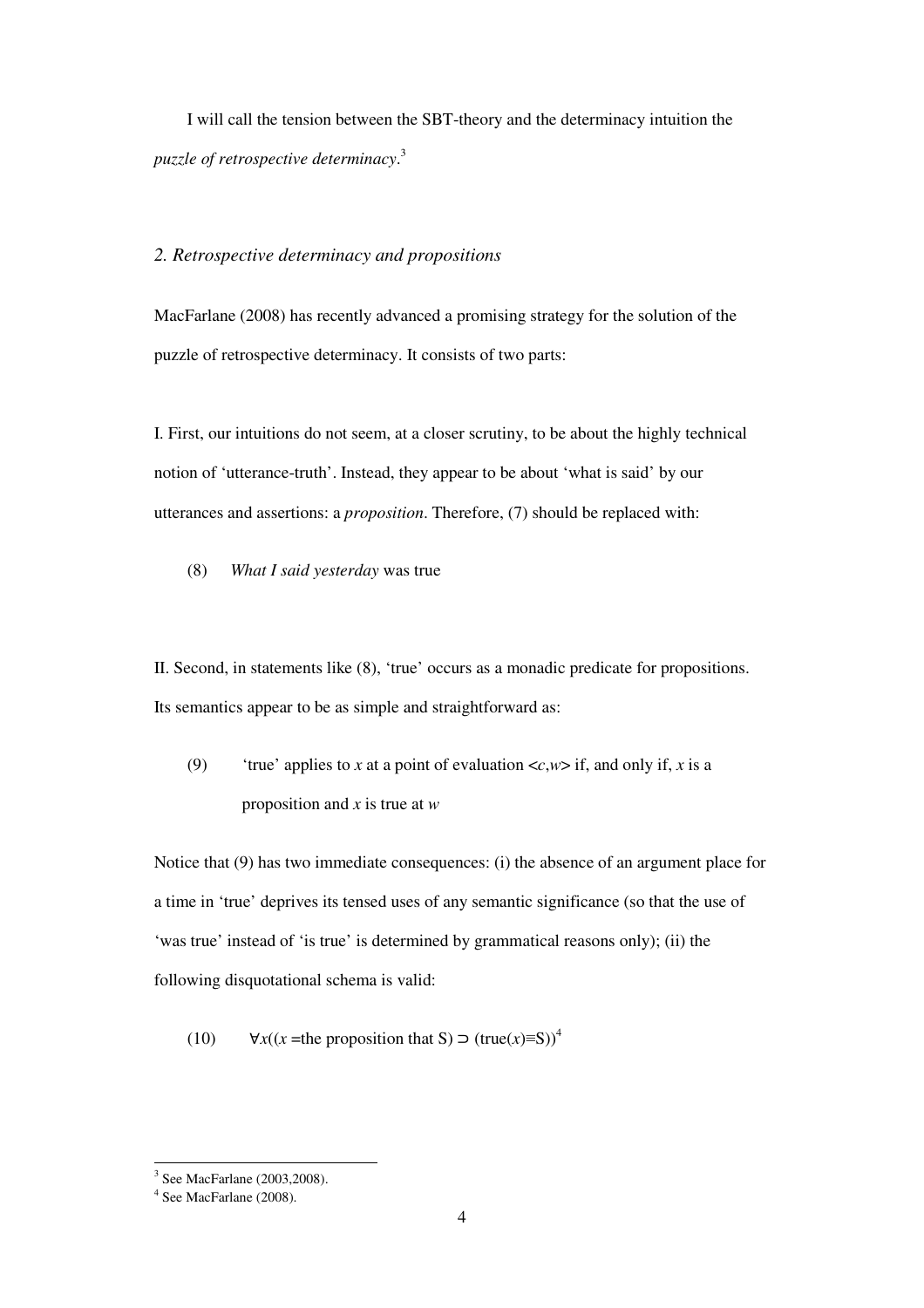Given I. and II., the following argument can be used to prove, for instance, that what I said yesterday by uttering 'It will be sunny at  $t_2$ ' was true:

# Argument A

- (A1) Yesterday I uttered the sentence 'It will be sunny at  $t_2$ ' [premiss]
- (A2) Yesterday I said that it would be sunny at  $t_2$  [from (A1)]
- (A3) It is sunny at  $t_2$  [premiss]
- $(A4)$  What I said yesterday was true [from  $(A2),(A3),(10)$ ]

In other words: by uttering 'It will be sunny at  $t_2$ ' in  $c_1$ , I expressed the proposition  $P$  that it is sunny at  $t_2$ , which is also the proposition I have just expressed today (in  $c_2$ ) by uttering 'It is sunny at  $t_2$ '. Therefore, since  $P$  is true and tensed uses of 'true' have no semantic import, it is also true to say today that what I said yesterday *was true*, as the determinacy intuition mandates.

# *3. Adding 'actually'*

Once the puzzle of retrospective determinacy is expressed in terms of propositional truth, SBT-theorists seem to be in position to fully accommodate the determinacy intuition. MacFarlane (2008), however, claims that appearances are deceptive. The problem, he argues, lies in the use of 'actually', as in

(11) It will actually be sunny at  $t_2$ 

As a matter of fact, 'actually' appears to be constrained by the following principle of *Initial Redundancy*: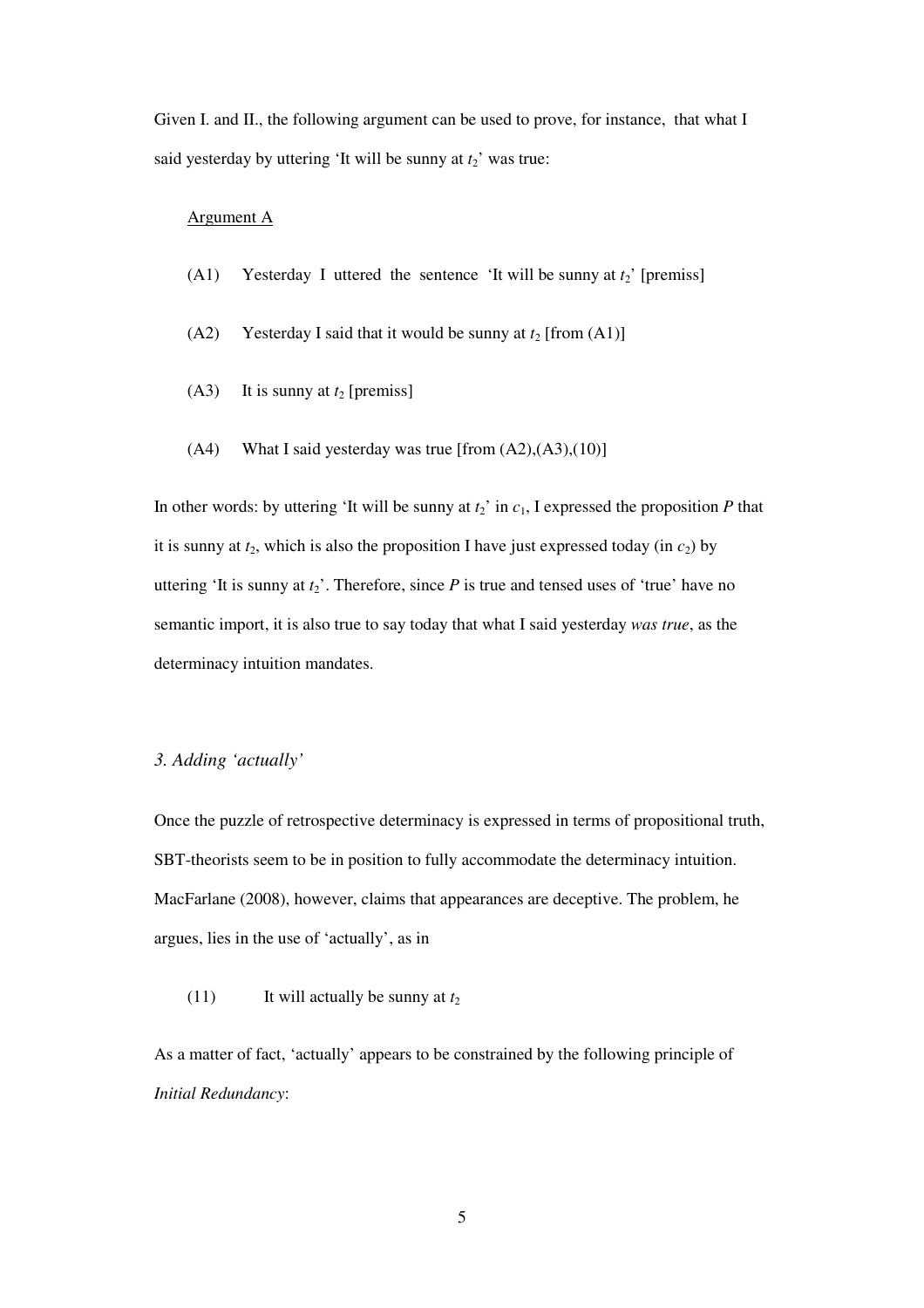(12) An operator ● is *initial-redundant* just in case for all sentences S, '●S' is true at exactly the same contexts of utterance as S (equivalently: each is a logical consequence of the other).

The semantics for 'actually' in standard (non-branching) frameworks,

(13) 'actually:S' is true at the point of evaluation  $\langle c, w \rangle$  if, and only if, S is true at  $\langle c, w_c \rangle$ , where  $w_c$  is the world of the context  $c<sub>0</sub>$ <sup>5</sup>

respect Initial Redundancy because the actuality operator shifts the world of evaluation to the world of the context of utterance 'no matter how far the world of evaluation has been shifted' (MacFarlane 2008:98). In a branching framework, however, (13) will not do, since the openness of the future entails that there is no such thing as *the* world of the context of utterance. MacFarlane proposes, thus, the following definition for the actuality operator in a SBT-setting:

(14) 'actually:S' is true at  $\langle c, w \rangle$  if, and only if, S is true at every point of evaluation  $\langle c, w' \rangle$ , where *w'* is a world overlapping at *c*.

According to (14), the actuality-operator behaves as a universal quantifier over the set of worlds overlapping at the context of utterance, thus respecting Initial Redundancy.

Suppose, then, that yesterday (in  $c_1$ ) I uttered (11) and that today we are located in the sunny context  $c_2$ . It seems that, since—by  $(14)$ —'actually' quantifies over the set of worlds overlapping at  $c_1$ , the truth of the proposition I expressed yesterday depends on whether or not it is sunny at  $t_2$  *in all the worlds overlapping at c*<sub>1</sub>. Since, however, this is not the case, SBT-theorists cannot but predict that it is *false* for me to say today that what I said yesterday (by uttering (11)) was true.

 5 See Kaplan (1989: 545).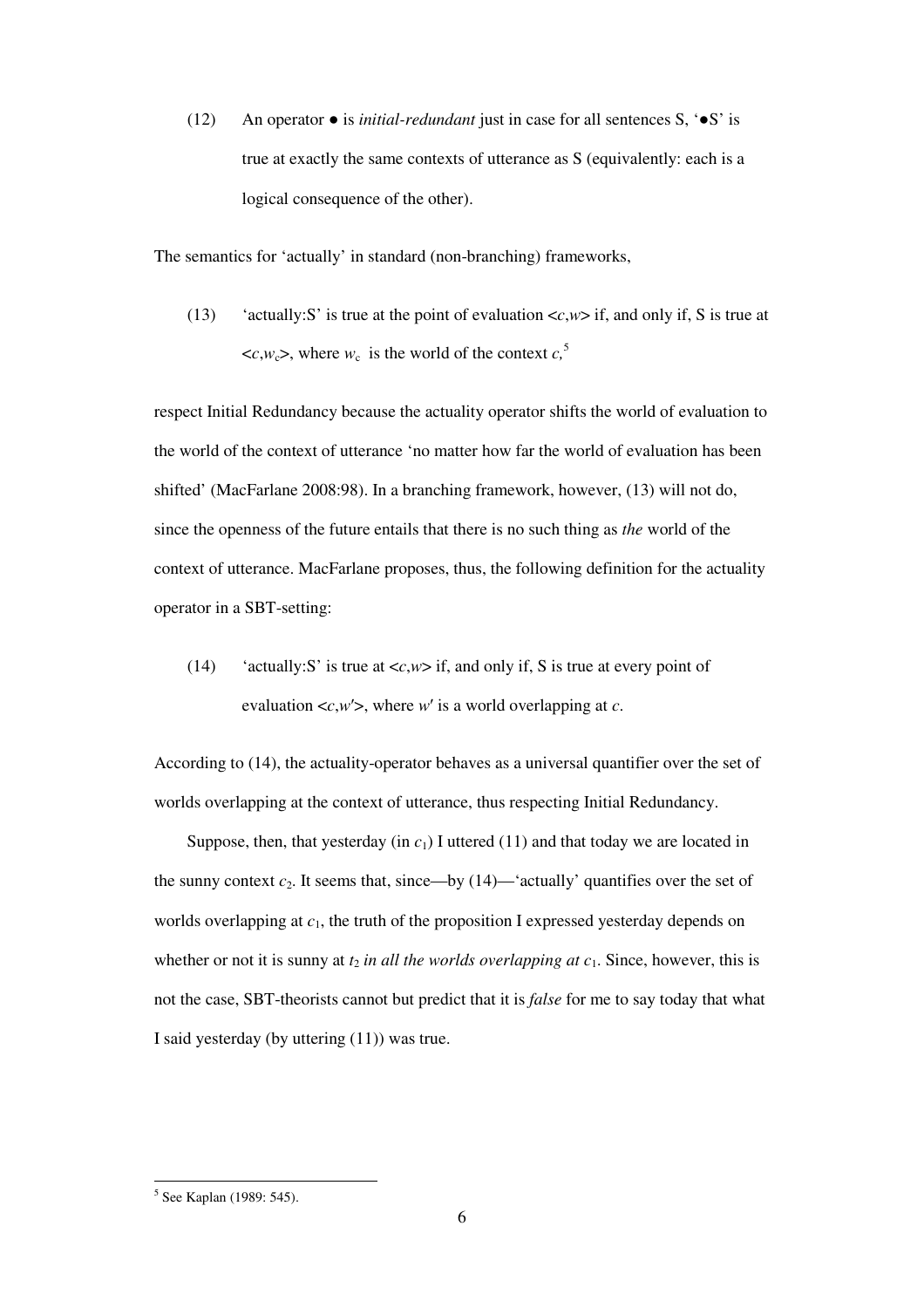### *4. 'actually' as indexical*

Consider the following argument:

#### Argument B

- (B1) Yesterday I uttered the sentence 'It will actually be sunny at  $t_2$ ' [premiss]
- (B2) Yesterday I said that it would be actually sunny at  $t_2$  [from  $(B1)$ ]
- (B3) It is actually sunny at  $t_2$  [premiss]
- (B4) What I said yesterday was true [from  $(B2)$ , $(B3)$  by  $(10)$ ]

Suppose that (B1) and (B3) are true. If the argument was valid within the SBT-theory, it would follow that (B4) is true and, therefore, that SBT-theorists could—contrary to what MacFarlane claims—account for the determinacy intuition also when 'actually' is concerned. Therefore, if MacFarlane is right, B must be invalid within the SBT-theory. However, since MacFarlane is assuming the validity of (10), the only passage he can blame for the alleged invalidity of B is the transition from (B1) to (B2). This, in turn, appears to entail that, according to MacFarlane, if (14) is the correct definition of 'actually', the proposition expressed by 'It will actually be sunny at  $2$ ' at  $c_1$  is different from the one expressed by 'It is actually sunny at  $t2$ ' at  $c_2$ . Consider, in fact, the following argument:

#### Argument C

- (C1) Yesterday (by uttering the sentence 'It will actually be sunny at  $t_2$ ') I expressed the proposition P1 [premiss]
- (C2) Today (by uttering the sentence 'It is actually sunny at  $t_2$ ') I have expressed the proposition P2 [premiss]
- (C3) It is actually sunny today (at  $t_2$ ) [premiss]

7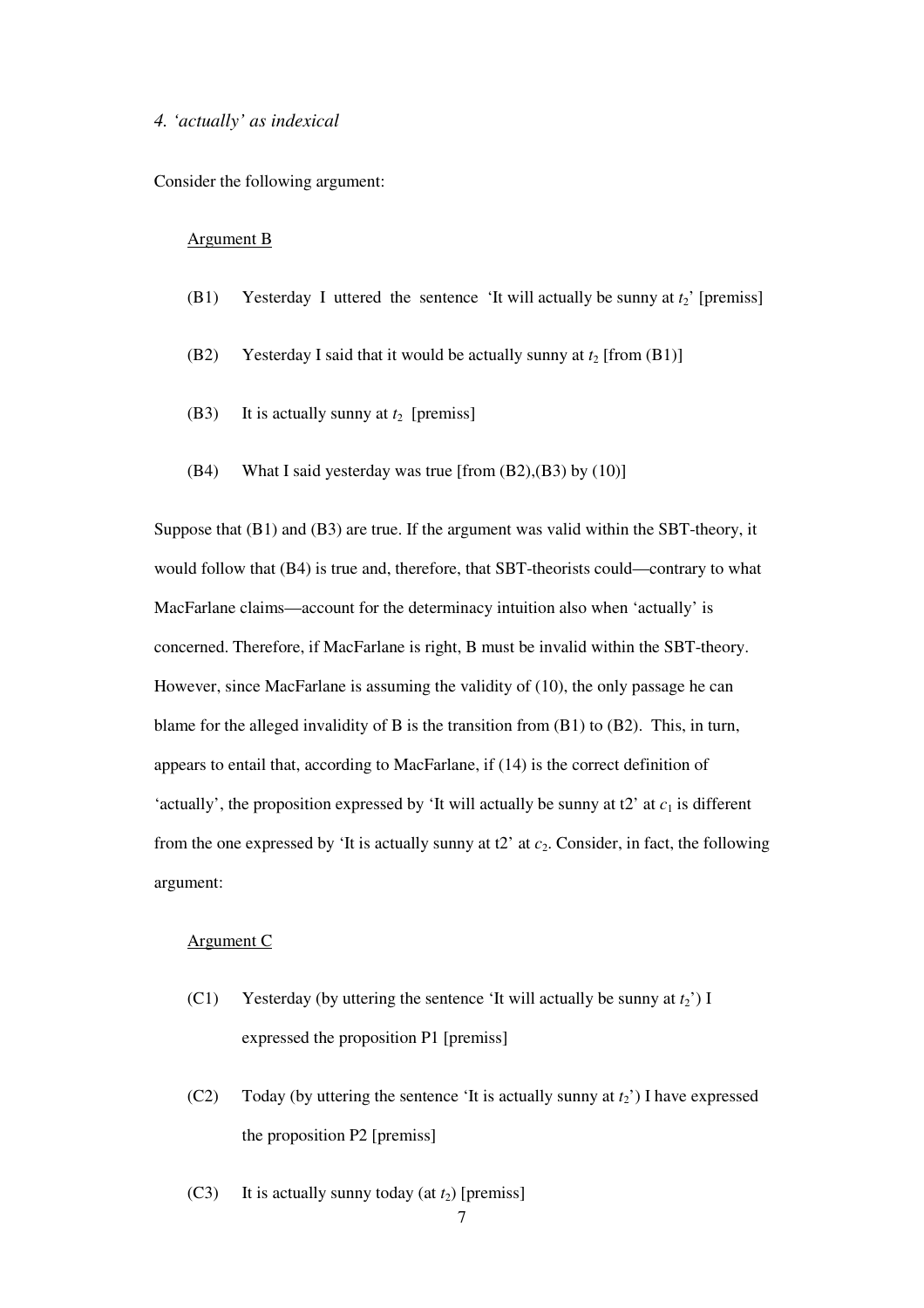- (C4) P2 is true [from (C2), (C3) by (9)]
- (C5) P1 and P2 are the same proposition [premiss]
- $(C5)$  What I said vesterday was true [from  $(C1)$ , $(C4)$ , $(C5)$  by  $(10)$ ]

Argument C is valid. The only premiss MacFarlane could reject as false is (C5), that is the premiss according to which 'It will actually be sunny at t2' at  $c_1$  and 'It is actually sunny at t2' at  $c_2$  express the very same proposition. The transition from (B1) to (B2) must, therefore, be invalid for this very reason. Yesterday (by uttering 'It will actually be sunny at  $t_2$ <sup>'</sup>) I expressed P1. P1 is different from P2 (the proposition that 'It is actually sunny at  $t_2$ <sup>'</sup> expresses today). Hence, I cannot report *today* what I said yesterday by claiming that yesterday I said *that it would actually be sunny at t2*, because this would be tantamount to claiming that yesterday I expressed P2, contrary to what we are assuming.

In the framework we are considering, only if the semantic value of 'actually' can vary from context to context, the sentences 'It will actually be sunny at  $t_2$ ' and 'It is actually sunny at t2' can express two different propositions in  $c_1$  and  $c_2$ , respectively.<sup>6</sup> It seems, therefore, that C and B are unsound only if 'actually' is an *indexical* expression, that is an expression whose semantic value is a function of the context in which it is uttered.

MacFarlane's implicit argument against the SBT-theory can thus be reconstructed as follows:

#### Argument D

 $\overline{a}$ 

(D1) 'actually' is initial-redundant [premiss]

<sup>&</sup>lt;sup>6</sup> SBT-theorists take circumstances of evaluation to be only possible worlds and, hence, 'treat temporal modifiers as referring terms and quantifiers rather than operators' (MacFarlane, 2008: 82). Therefore, for them, 'It will be sunny at  $t_2$ ' and 'It is sunny at  $t_2$ ' express the same proposition as uttered in  $c_1$  and  $c_2$ , respectively.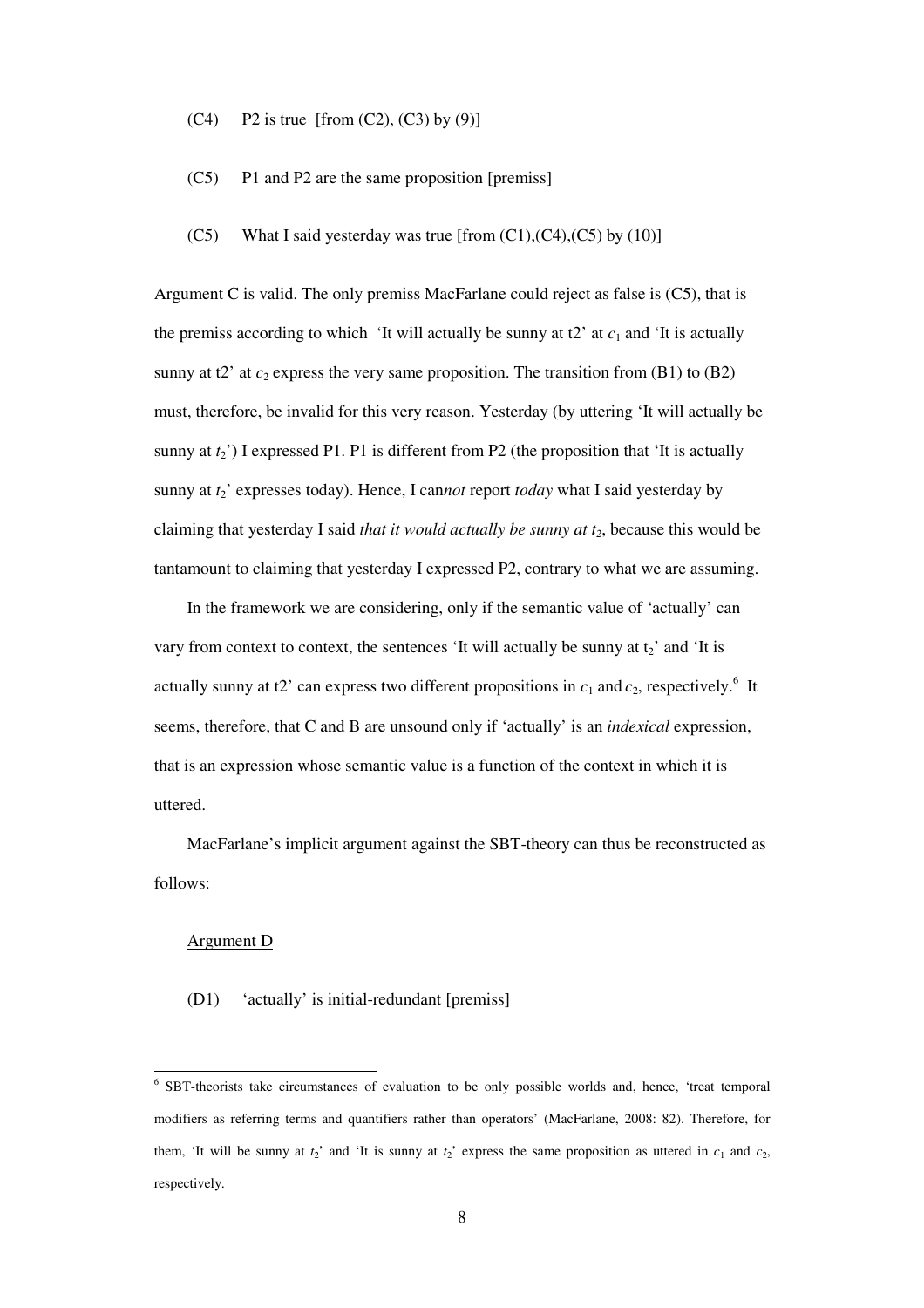- (D2) The initial redundancy of 'actually' is respected only if 'actually' is defined as returning—*somehow*—the world of evaluation to the worlds overlapping at the context of utterance [premiss]
- (D3) 'actually' is an operator behaving always as an universal quantifier over the worlds overlapping at the context of utterance [from (D2)]
- (D4) (5) is the correct semantics for 'actually' [from (D3)]
- (D5) 'actually' is indexical [from (D4)]
- (D6) If 'actually' is indexical, then argument B is invalid and, hence, SBTtheorists cannot vindicate the determinacy intuition when actuality-sentences are concerned [premiss]
- (D7) SBT-theorists cannot vindicate the determinacy intuitions when actualitysentences are concerned [from D5,D6]

I will not dispute here either the transition from (D4) to (D5) or the truth of (D1), (D2) and (D6). Furthermore, for the time being, I will also assume that (D3) follows from (D2). The crucial point is, therefore, whether (D4) follows from (D3), that is whether (5) is the only possible semantics for 'actually', once we define 'actually' as an operator behaving always as an universal quantifier over the worlds overlapping at the context of utterance. The answer, as I shall argue, must be negative.

## *5. Context-sensitivity: indexical/nonindexical*

Interestingly enough, it is MacFarlane himself that provides us with the proper theoretical tools to contrast his claims about the puzzle of retrospective determinacy. As a matter of fact, in his 'Nonindexical Contextualism' (2009) he disentangles two notions that appear to have always been conflated in the literature on contextualism: *indexicality* and *context-*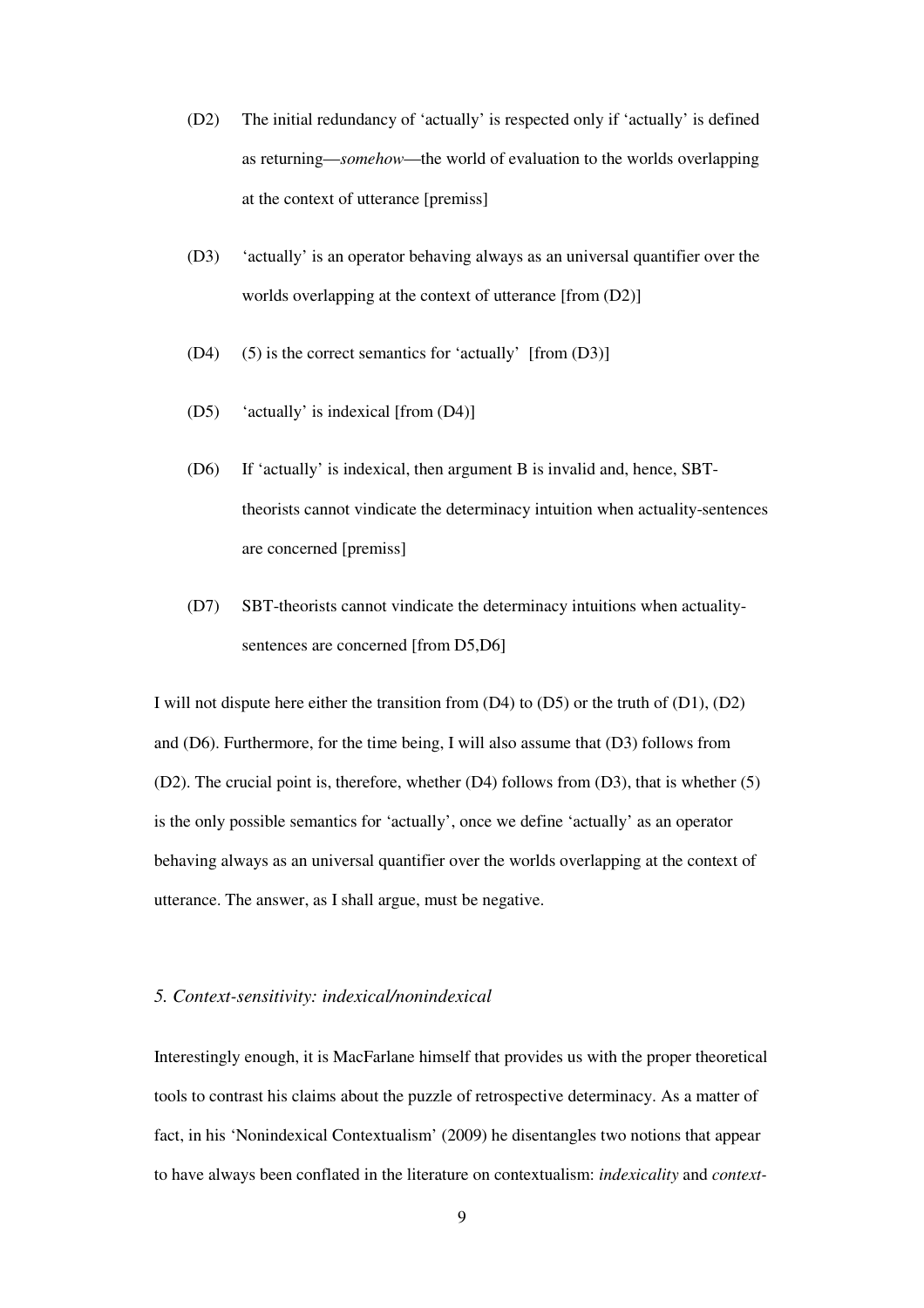*sensitivity*. According to MacFarlane's lesson, there are in general *two* ways in which a certain expression *e* might be sensitive to a certain feature *g* of the context of utterance:

- (i) the *proposition* expressed by a sentence S containing *e* depends on the feature *g* of the context;
- (ii) although the proposition expressed by a sentence S containing *e* does *not* depend on the feature *g* of the context, (a) *g* is part of the circumstances of evaluation (that is: the *n*-tuple of parameters representing the circumstances of evaluation comprises a *g*-parameter) and (b) the relevant *g* is the *g* of the context (the *g*-parameter is 'initialized' by the context of utterance).

Although in both cases *e* is *context-sensitive*, in the first case, *e* is an *indexical* expression; in the second case, *e* is a *nonindexical* expression.

# *6. 'actually' as nonindexical*

It is relatively easy to give a *nonindexical* definition of 'actually' meeting our *desiderata*:

- (i) First, we have to enrich our indices (that is the *n*-tuples  $\langle x, y, z, \ldots \rangle$ representing the circumstances of evaluation) with a *set-of-worlds* parameter *s*, (the 'actuality parameter') and take, consequently, a point of evaluation to be a <context, world, set of worlds> triple.
- (ii) Second, we define the actuality operator as follows:
	- (15) 'actually:S' is true at a point of evaluation  $\langle c, w, s \rangle$  (where c is a context, *w* is a world and *s* is a set of worlds) if, and only if, S is true at every point of evaluation <*c*,*w*′,*s*>, where *w*′ is a world belonging to *s*.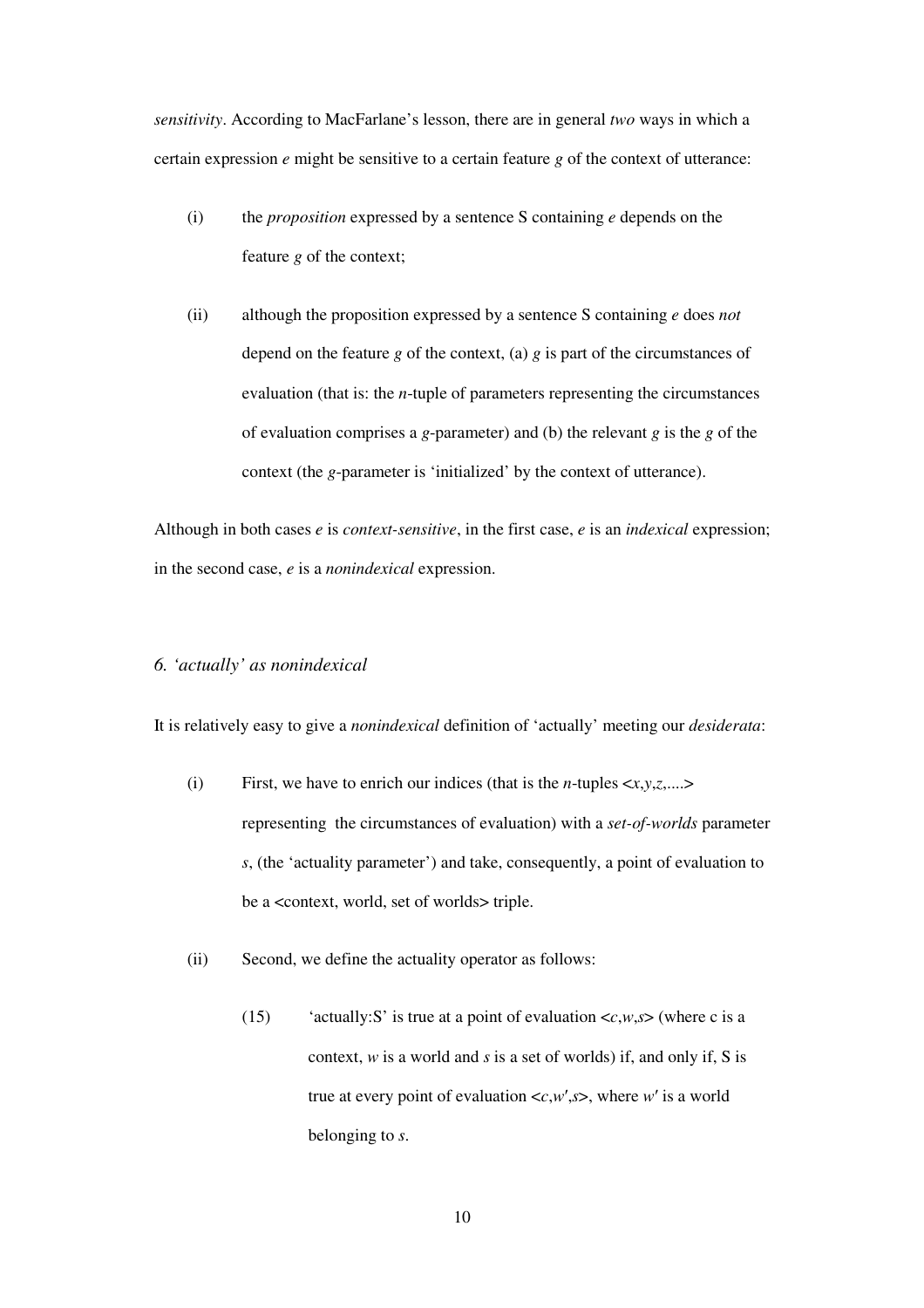- (iii) Finally, we substitute the definition of sentence-truth at a context given in (5) with
	- $(16)$  S is true at a context *c* if, and only if, S is true at every point of evaluation  $\langle c, w, s_c \rangle$ , such that *w* is a world overlapping at *c* and  $s_c$  is the set of worlds overlapping at  $c$ ;

S is false at the context *c* if, and only if, S is false at every point of evaluation  $\langle c, w, s_c \rangle$ , such that *w* is a world overlapping at *c* and  $s_c$  is the set of worlds overlapping at  $c$ ;

otherwise, S is neither true nor false at *c*.

Within this theory, three facts assure that 'actually' always behaves as a universal quantifier over the set of worlds overlapping at the context of utterance, thus respecting (D3) and Initial Redundancy:

- (a) by (15), the truth-conditions for 'actually' involve a universal quantification over the set of worlds represented by the actuality parameter;
- (b) by (16), the actuality parameter is initialized by the context of utterance as the set of worlds overlapping at the context of utterance;
- (c) in the absence of an operator capable of shifting the actuality-parameter, $\bar{\ }$  once it has been initialized by the context of utterance, it retains the same value 'no matter how far the world of evaluation has been shifted'.

 $\overline{a}$ 

<sup>&</sup>lt;sup>7</sup> Stanley (2005) has recently attacked—drawing on Lewis (1980)—the position according to which some elements of the circumstances cannot be shifted by any sentence operator. For a plausible defence from this objection see MacFarlane (2009: 245).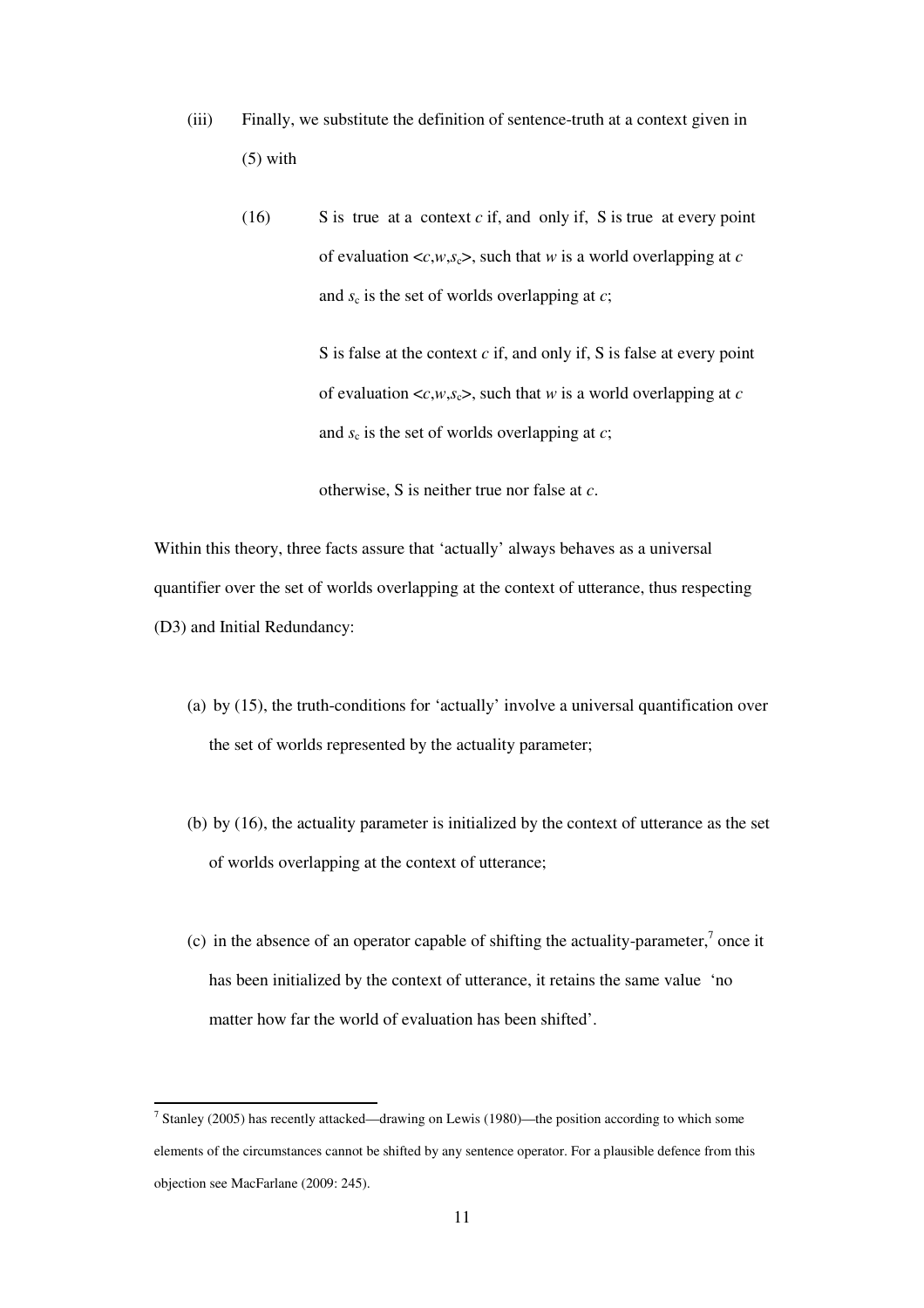The actuality operator so defined is clearly nonindexical. As a matter of fact, although it is indeed sensitive to the set of worlds overlapping at the context of utterance, such a feature of the context is simply part of the circumstances of evaluation and does not affect the proposition expressed by an actuality-sentence. However, if 'actually' is nonindexical, arguments B and C are sound. The nonindexicality of 'actually' entails, in fact, that the proposition expressed by 'It will be actually be sunny at  $2^{\circ}$  in  $c_1$  is the very same proposition that 'It is actually sunny at  $2^{\circ}$  expresses in  $c_2$ . Therefore, B and C are sound arguments. However, if B and C are sound, then SBT-theorists have no trouble at all with the determinacy intuition, contrary to what MacFarlane claims.

#### *7. Is 'actually' nonindexical?*

So far, I have argued that, if 'actually' is thought of as a nonindexical expression, then the puzzle of retrospective determinacy poses no threat to the SBT-theory. In this section, I will advance a simple consideration to bolster this idea.

Within a branching framework, if I utter today

#### (17) There will be a sea battle tomorrow

my utterance is neither true nor false because there is no possible future marked as 'special', among all the futures branching from the present context. The SBT-theory rightly predicts so. Suppose, however, that today I utter

# (18) There will *actually* be a sea battle tomorrow

According to the semantics given by MacFarlane ((14) above), my utterance is *false*, since it is false that in *every* possible future there is a sea battle tomorrow. Moreover, given (5), all the sentences of the form 'actually:S' are *bivalent* (with respect to any context *c*). However, the reason why (17) is deemed to be gappy in a branching setting is that no possible future is marked as *the* way things will turn out to be. In turn, this seems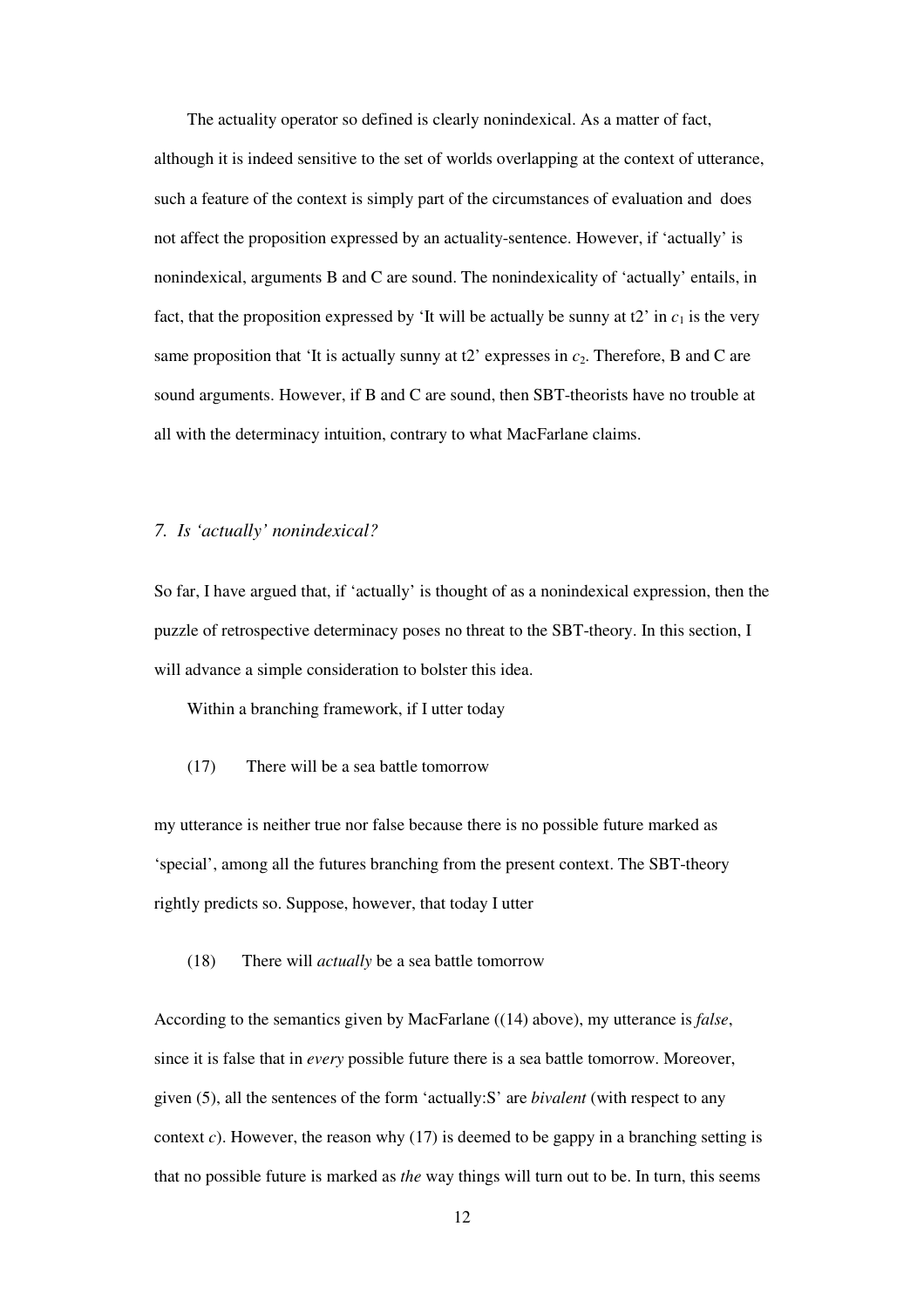to be equivalent to saying that no future is marked as the way things will *actually* turn out to be. Therefore, it seems that, within a branching setting, not only (18) should get the same truth value as (17), but also that, in general, sentences of the form 'actually:S' should be neither true nor false at all (and only) the contexts in which S is neither true nor false. In other words, it appears that 'actually' should be constrained not only by the principle of Initial Redundancy, but also by the principle—that we might dub *Initial Equivalence—*according to which:

(19) An operator ● is *initial-equivalent* just in case for all sentences S and contexts  $c$ , S is true/false/neither at a context c if, and only if,  $\cdot$  S' is true/false/neither at *c*.

There is a simple *nonindexical* definition of 'actually' that can be added to the SBTtheory to meet Initial Equivalence and make (18) neither true nor false. It is sufficient to reformulate (15) and (16) above taking the actuality-parameter to be simply a possible world (instead of a set of worlds), as follows:

- (20) 'actually:S' is true at  $\langle c, w, w' \rangle$  (where *c* is a context and *w* [the world of evaluation] and *w'* [the actuality-parameter] are possible worlds) if, and only if, S is true at the point of evaluation  $\langle c, w', w' \rangle$
- (21) S is true at a context *c* if, and only if, S is true at every point of evaluation  $\langle c, w, w \rangle$ , such that *w* is a world overlapping at *c*;

S is false at a context *c* if, and only if, S is false at every point of evaluation  $\langle c, w, w \rangle$ , such that *w* is a world overlapping at *c*;

otherwise, S is neither true nor false at *c*.

It is straightforward to see that it is a consequence of (20) and (21) that: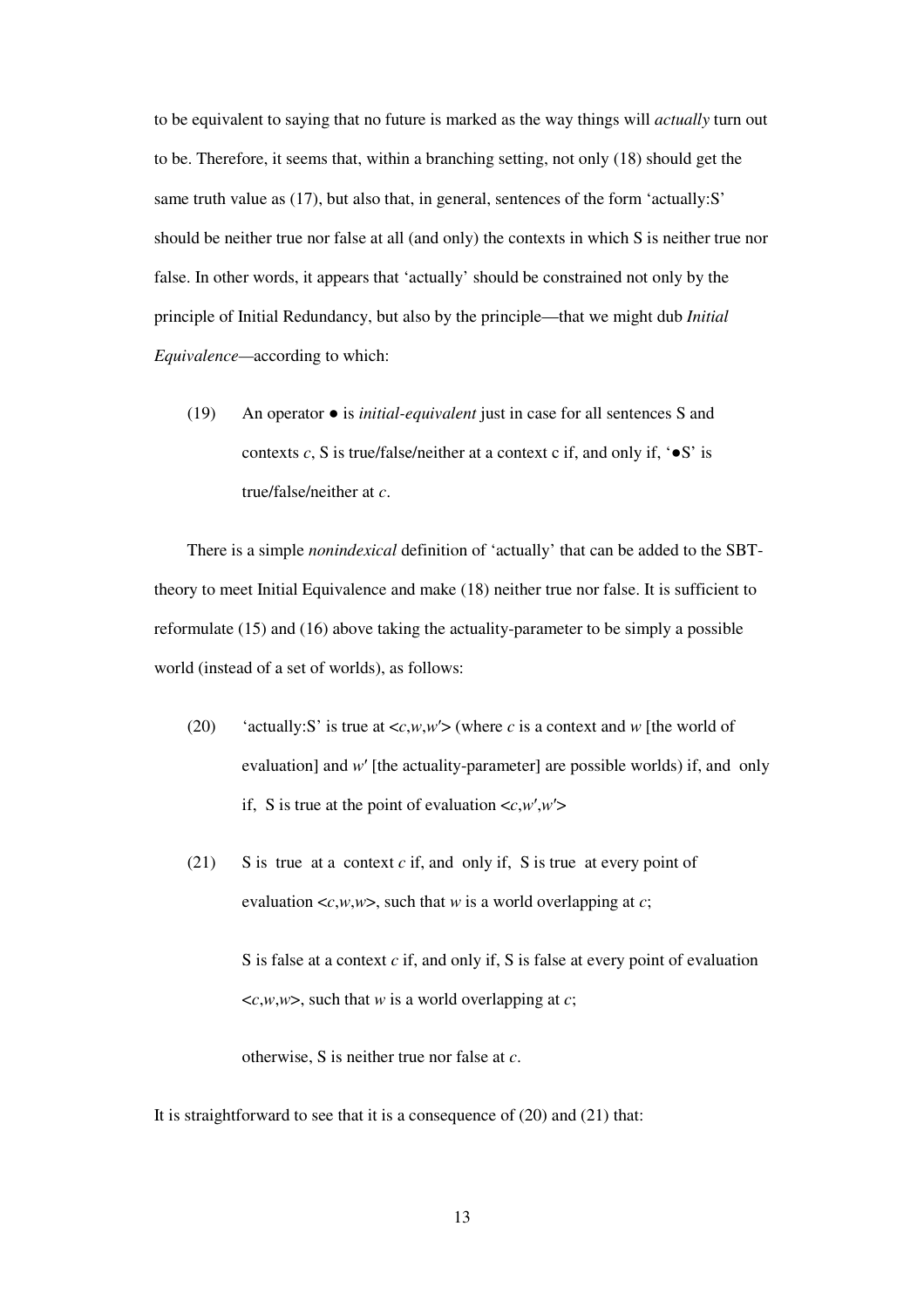(22) S is true/false/neither at a context *c* if, and only if, 'actually:S' is true/false/neither at *c*.

and that, therefore, 'actually' is not only initial-redundant but also initial-equivalent.

As the actuality operator defined in (15), also the operator defined in (20) is clearly nonindexical. It seems, on the other hand, that no indexical account of 'actually' can be added to the SBT-theory to comply with Initial Equivalence. The argument goes as follows:

# Argument E

- (E1) 'actually' is (somehow) sensitive to the world(/s) overlapping at the context of utterance [premiss]
- (E2) Within a SBT-theory, 'actually' is to be defined by means of the notion of truth-at-a-point-of-evaluation [from the definition of SBT-theory]
- (E3) The notion of truth-at-a-point-of-evaluation is bivalent [from the definition of SBT-theory]
- (E4) What only a *context* can provide for the semantics of 'actually' in terms of possible worlds within a SBT-setting is a *set* of worlds (that is, the set of worlds overlapping at the context) [from the definition of branching time]
- (E5) If 'actually' is indexical, the truth value of 'actually:S' at a certain point of evaluation  $\langle c, w \rangle$  depends on the context parameter *c* [from the definition of indexicality]
- (E6) If 'actually' is indexical, the truth value of 'actually:S' at a certain point of evaluation  $\langle c, w \rangle$  depends on the set of worlds overlapping at *c* [from E4, E5]

14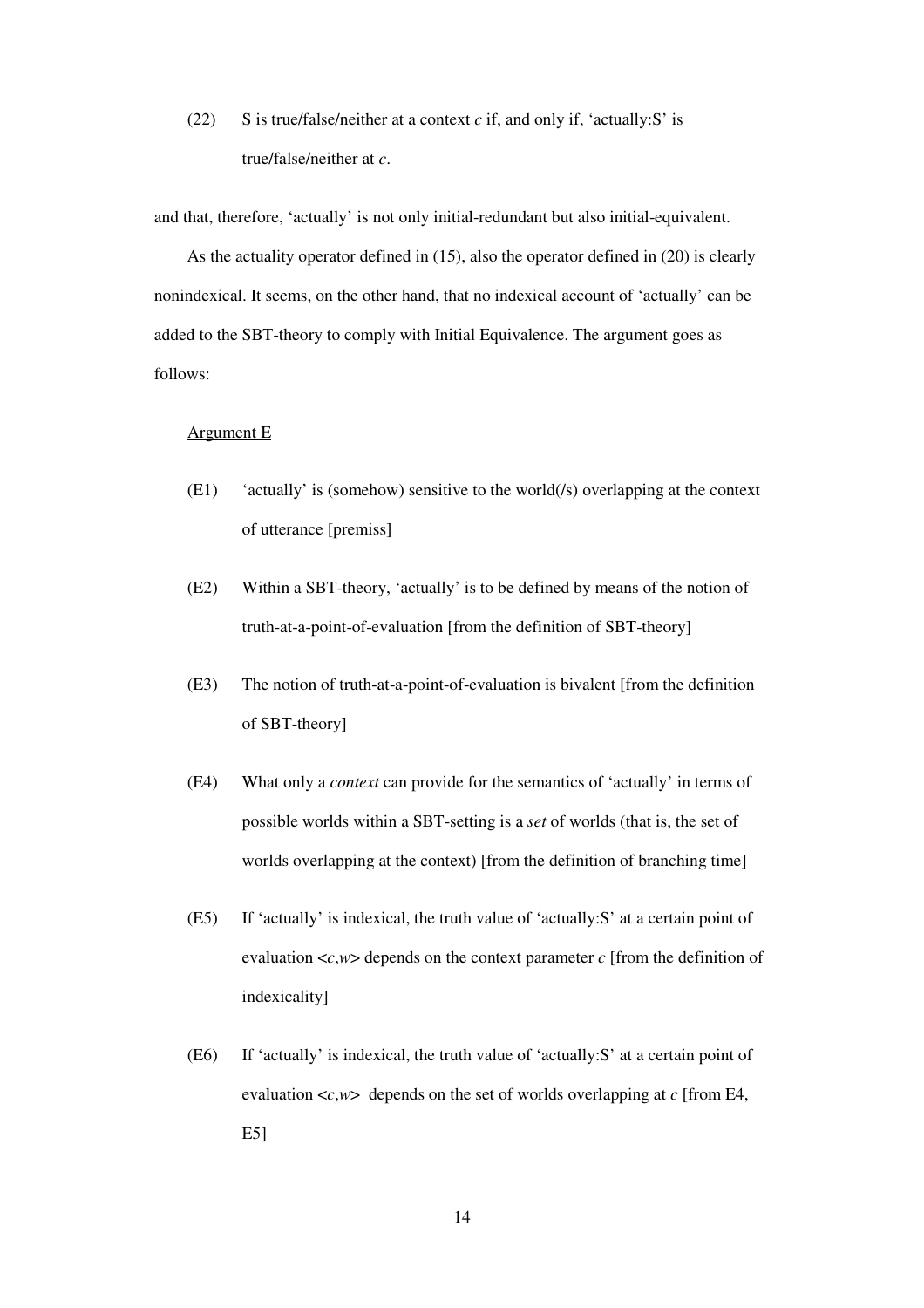- (E7) If 'actually' is indexical, then 'actually:S' is true at a point of evaluation <*c*,*w*> if the set of worlds overlapping at c is *such-and-such*; otherwise 'actually:S' is false at  $\langle c, w \rangle$  [from E1, E2, E3, E6]
- (E8) If 'actually' is indexical, then 'actually:S' is true at a context c if the set of worlds overlapping at *c* is *such-and-such*; otherwise 'actually:S' is false at c [from E7,  $(2)$ ]
- (E9) If 'actually' is indexical, then for every sentence S and context *c*, 'actually:S' is either true or false at *c* [from E8]
- (E10) For some sentence S and context *c*, S is neither true nor false at *c* [premiss]
- (E11) 'actually' is initial-equivalent only if, for some sentence S and context *c*, 'actually:S' is neither true nor false at *c* [from the definition of Initial Equivalence, E10]
- (E12) If 'actually' is indexical, it is not initial-equivalent [from E11]

E is valid; (E1) is intuitively true; (E2)-(E4) cannot be denied without giving up either branching time or supervaluationism; (E5) appears to encapsulate the very gist of the notion of indexicality; denying (E10) would be equivalent to rejecting the very idea that the future is open. Therefore, we have to conclude that, if SBT-theorists accept Initial Equivalence as a constraint on 'actually', they are committed to a nonindexical account of 'actually' as, for instance, the one given in (20).

I conclude, therefore, that, contrary to what MacFarlane claims, the puzzle of retrospective determinacy poses no serious threat to the supervaluationist treatment of branching time.<sup>8</sup>

 $\overline{a}$ 

<sup>8</sup> *Acknowledgments*